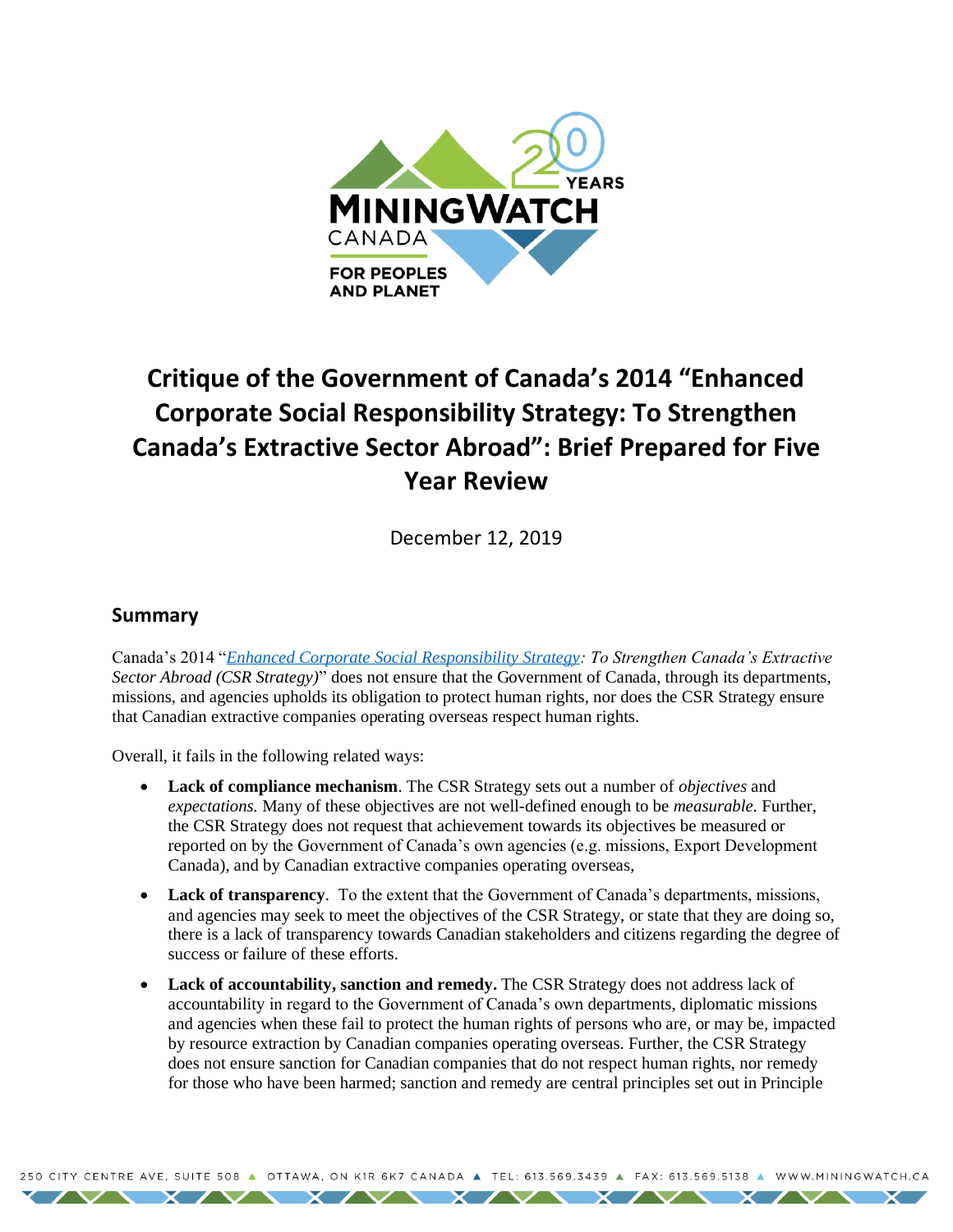25 of the *[UN Guiding Principles for Business and Human Rights](https://www.ohchr.org/Documents/Publications/GuidingPrinciplesBusinessHR_EN.pdf)*, which is one of the CSR Strategy's guidance documents.

## **Recommendations**

1) As an immediate first step, fulfill the Government of Canada's [commitment](https://www.international.gc.ca/trade-agreements-accords-commerciaux/topics-domaines/other-autre/faq.aspx?lang=eng) of January 2018, to provide the Canadian Ombudsperson for Responsible Enterprise (CORE) with the power to compel documents and testimony so that it can effectively investigate human rights abuse allegations linked to Canadian extractive corporations operating overseas. As the Government is aware, these powers can be conferred under an Order in Council mandate under the *Inquiries Act*. Subsequently, the CORE should be made independent of government by constituting this office through legislation.

2) Enact comprehensive mandatory human rights due diligence legislation (mHHRD). Canada is already behind countries such as France, where mHRDD [legislation](https://www.legifrance.gouv.fr/affichTexte.do?cidTexte=JORFTEXT000034290626&categorieLien=id) was adopted in 2017, and a growing number of [European countries](https://www.business-humanrights.org/en/national-movements-for-mandatory-human-rights-due-diligence-in-european-countries) considering the adoption of such legislation. Mandatory human rights due diligence legislation requires companies to identify, prevent and mitigate human rights abuses and provides access to legal remedy in the company's home country through a cause of action when companies are alleged to have caused harm in their global operations, including through their subsidiaries and supply chains.

3) Introduce effective and transparent due diligence requirements for Canadian government departments, diplomatic missions, and agencies such as Export Development Canada to prevent these public agencies from supporting, financing and insuring business activity that is linked to human rights abuse.

## **Some examples of failures of the 2014 CSR Strategy**

#### *Lack of compliance mechanism*

• **Alignment with CSR Strategy guidelines** - The 2014 CSR Strategy, in its first summary page, notes under the  $5<sub>th</sub>$  bullet point that extractive companies are "expected to align with the CSR guidelines."<sup>2</sup> But there is no clarity on *how* (by what ongoing effective and transparent mechanism or process) the Government of Canada will *measure* or determine whether or not a particular company, at a particular project abroad, is in fact aligning with the CSR Strategy guidelines. Details of what would constitute alignment, or lack thereof, are also missing. And yet, alignment with the CSR Strategy guidelines, is indicated as making a company "*eligible* for enhanced Government of Canada economic diplomacy" [emphasis added]. As well, *lack* of alignment with CSR Strategy guidelines is indicated in this same point as to be met, potentially, with "a penalty" defined as "Government of Canada support in foreign markets will be withdrawn." Government of Canada support that may be withdrawn or withheld is further defined under the heading "Encouraging alignment…" as "withdrawal of TCS [Trade Commissioner Services] and other Government of Canada advocacy support abroad" such as "the issuance of letters of support, advocacy efforts in foreign markets and participation in Government of Canada trade missions" these activities are further described as "economic

<sup>1</sup> For brief summaries of key elements of the legislation see [here](https://www.csrandthelaw.com/2017/08/03/the-french-duty-of-vigilance-law-what-you-need-to-know/) and [here.](http://corporatejustice.org/documents/publications/french-corporate-duty-of-vigilance-law-faq.pdf)

<sup>2</sup> These are defined as: the OECD Guidelines for Multinational Enterprises; the UN Guiding Principles on Business and Human Rights; the Voluntary Principles on Security and Human Rights; the International Finance Corporations' Performance Standards on Social and Environmental Sustainability; the OECD Due Diligence Guidance for Responsible Supply Chains of Minerals from Conflict-Affected and High-Risk Areas; and the Global Reporting Initiative.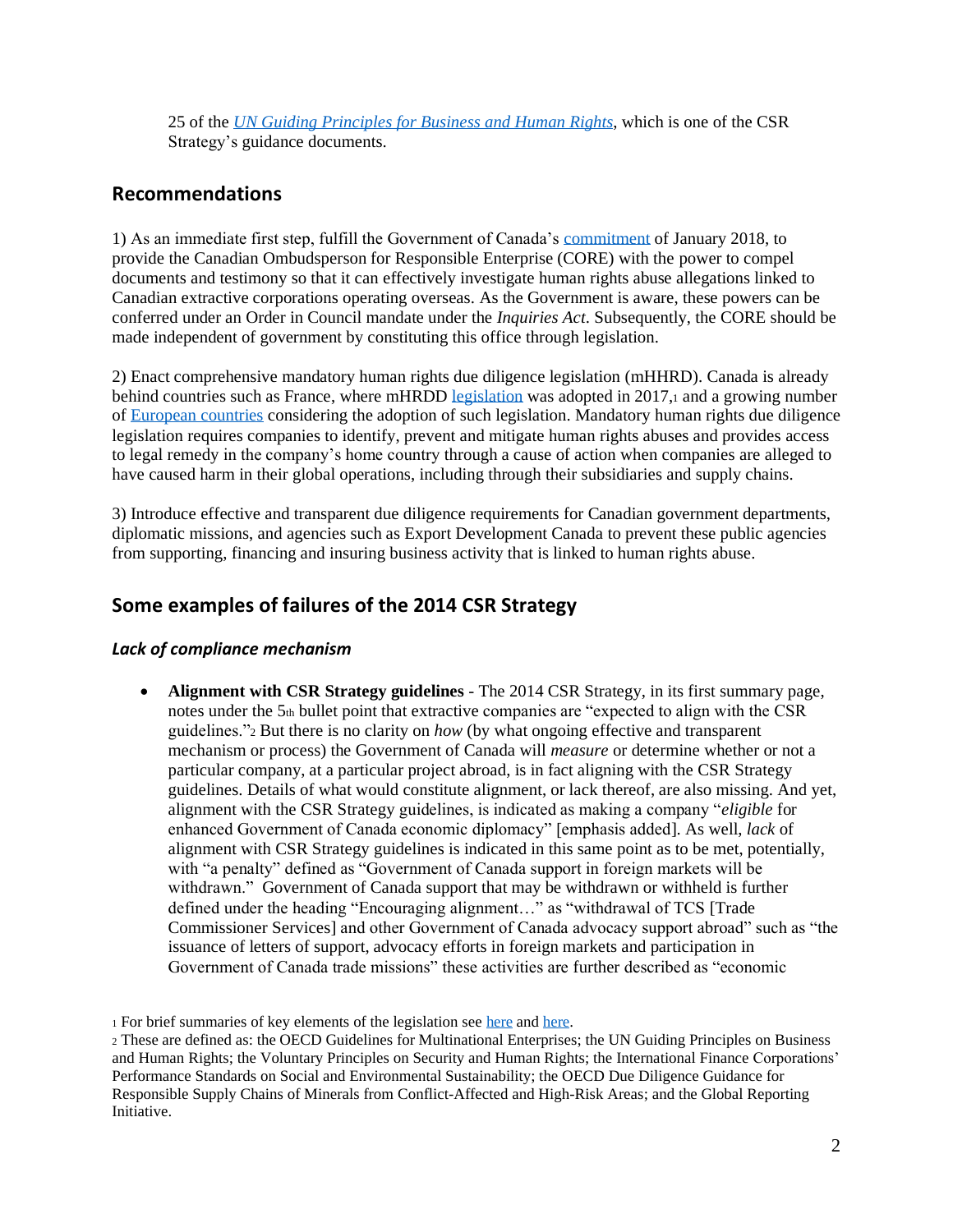diplomacy." As well, a "designation" of being not in alignment with the CSR Strategy guidelines would be taken into consideration by Export Development Canada "in its consideration of the availability of financing or other support."

The *penalties* for lack of alignment with the CSR Strategy guidelines could be significant incentives for improved corporate behaviour, if they could be implemented. The lack of clear and transparent information on how the Government of Canada would determine lack of alignment with the CSR Strategy guidelines on an ongoing basis is a serious failure of the 2014 CSR Strategy. The roles of the now defunct CSR Counsellor and Canada's National Contact Point (NCP) for the [OECD Guidelines](https://www.google.com/search?q=oecd+guidelines+for+multinational+enterprises&rlz=1C1CAFB_enCA657CA657&tbm=isch&source=iu&ictx=1&fir=wBl2TaWmALsSSM%253A%252CDiFaUpzAZBytrM%252C_&vet=1&usg=AI4_-kS1fzPHiDN8-XbbT2pPvdk0xO5wgw&sa=X&ved=2ahUKEwiM4IyaiLHmAhURGc0KHUsjBFkQ9QEwAXoECAcQAw#imgrc=wBl2TaWmALsSSM:) are described as "dispute resolution" devices. Non-participation in the efforts of these mechanisms is the only *clear* trigger for implementing the penalties mentioned above. However, the then-CSR Counsellor and current NCP do not have the mandates or powers necessary to make determinations of fact about whether or not a company is in alignment with the CSR Strategy guidelines. Both offices, respectively, were and are only mandated to encourage dialogue towards dispute resolution between companies and those allegedly harmed by their operations. They are not mandated to make determinations of fact about a company's alignment with the CSR Strategy guidelines or respect for human rights.

The hiring of the Canadian Ombudsperson for Responsible Enterprise (CORE), in 2019, has not resolved the shortcomings of the NCP and former CSR Counsellor. The CORE is not mandated to determine on an ongoing basis that all overseas projects of Canadian extractive companies are aligned with the CSR Strategy and guidelines. Furthermore, if a complaint is brought to the CORE she cannot currently determine the facts of the issue. The (updated) [Order in Council](https://orders-in-council.canada.ca/attachment.php?attach=38652&lang=en)  [mandate](https://orders-in-council.canada.ca/attachment.php?attach=38652&lang=en) of the CORE does not reflect commitments made by the Government of Canada in January 2018 that the CORE would have investigatory powers to compel documents and witnesses.<sup>3</sup> Without those powers the CORE will not be able to make definitive determinations of fact, which would allow for strong decisions by the Government of Canada to withhold economic diplomacy or financial support to a particular company. In fact, any attempt by the Government of Canada to withhold economic diplomacy, or, for example, future funding from EDC, would leave the government open to legal action without a strong defence based in evidence by companies allegedly disadvantaged.

#### *Lack of transparency*

• **Canadian Missions** – the 2014 CSR Strategy focusses on services Canadian missions provide Canadian extractive companies operating overseas, including "detect issues early on and contribute to their resolution." But enhanced Trade Commissioner or Ambassador services to extractive companies, including those detailed in the CSR Strategy (such as "on-the-ground intelligence and practical advice on foreign markets"), should, according to the CSR Strategy, be restricted to companies that can demonstrate that they are aligned with the CSR Strategy guidelines. As detailed above, there is currently no ongoing mechanism or process by which mission staff can determine whether a company's projects are aligned with the CSR Strategy guidelines. In fact, this alignment does not seem to have a high priority as th[e web site](https://www.tradecommissioner.gc.ca/about-a_propos/services.aspx?lang=eng) of Canada's Trade Commissioner Service lists "eligibility criteria" for receiving services and none relate to any CSR guidelines or respect for human rights.

<sup>3</sup> Se[e MiningWatch Canada.](https://miningwatch.ca/news/2019/9/12/trudeau-government-drops-writ-and-publishes-revised-ombudsperson-mandate-again-fails) 12 September 2019, Trudeau Government Drops Writ and Publishes Revised Ombudsperson Mandate, Again Fails to Provide Necessary Powers to Investigate Corporate Abuse of Human Rights